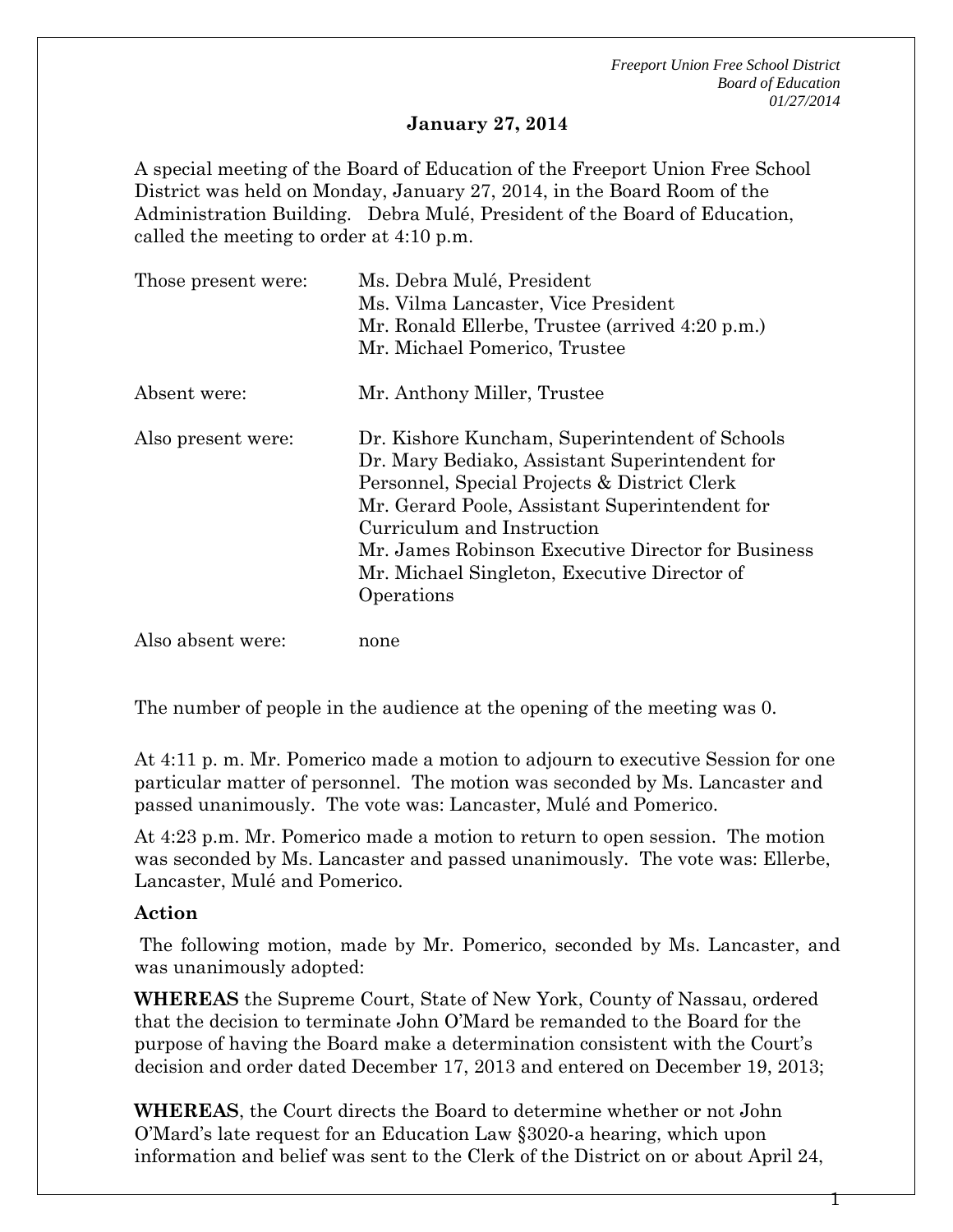2013, represents an unexcused failure to comply with Education Law §3020  $a(2)(d)$ ;

**WHEREAS**, the Court directs the Board to determine whether or not John O'Mard has waived his right to an Education Law §3020-a hearing, by virtue of his unexcused failure to timely request an Education Law §3020-a hearing;

**WHEREAS**, the Court directs the Board to determine whether or not John O'Mard's mailing of his Education Law §3020-a hearing request to the State on April 12, 2013 was in substantial compliance with Education Law §3020-a;

**WHEREAS**, the Board finds that the late request for an Education Law §3020-a hearing, upon information and belief mailed by John O'Mard on or about April 24, 2013, fails to offer an excuse for the late hearing request;

**WHEREAS**, the Board has reviewed papers submitted to the Court on August 20, 2013 in John O'Mard's Article 78 proceeding which resulted in the Court's decision and order of December 17, 2013, and which contains excuses which, in the Board's opinion, lack credibility;

**WHEREAS**, John O'Mard concedes in the papers submitted to the Court on August 20, 2013 that he sent his request for a hearing to the New York State Department of Education on April 12, 2013 and not to the Board's District Clerk;

**WHEREAS**, John O'Mard concedes in the papers submitted to the Court on August 20, 2013 that the mailing of his request for a hearing to the Superintendent of Schools was untimely as it was not mailed until April 24, 2013;

**WHEREAS**, the District Clerk served John O'Mard with a New York State Education Department Hearing Request/Waiver for Education Law §3020-a Charges Form that indicates in boldface lettering that the form must be returned "within 10 days of receipt of the charges to the Clerk or Secretary of the Board of Education that brought charges against [the employee];"

**WHEREAS**, John O'Mard's hearing request, dated and signed April 7, 2013, indicates that he had legal representation at the time that he sent his request for a hearing to the State Education Department;

**WHEREAS**, John O'Mard's credibility is questionable in light of the material misrepresentations he has made to the Board in the past concerning his background and fitness to work in the School District;

**WHEREAS,** the Board determines that John O'Mard's failure to timely notify the District Clerk or the secretary of his desire for a hearing is considered to be an unexcused failure to comply with Education Law §3020-a(2)(d), as John O'Mard's request was not served in a timely manner and was served on the wrong party;

**WHEREAS**, the Board finds that John O'Mard's explanation for his failure to comply with Education Law  $\S 3020-a(2)(c)$  is insufficient as John O'Mard has

2